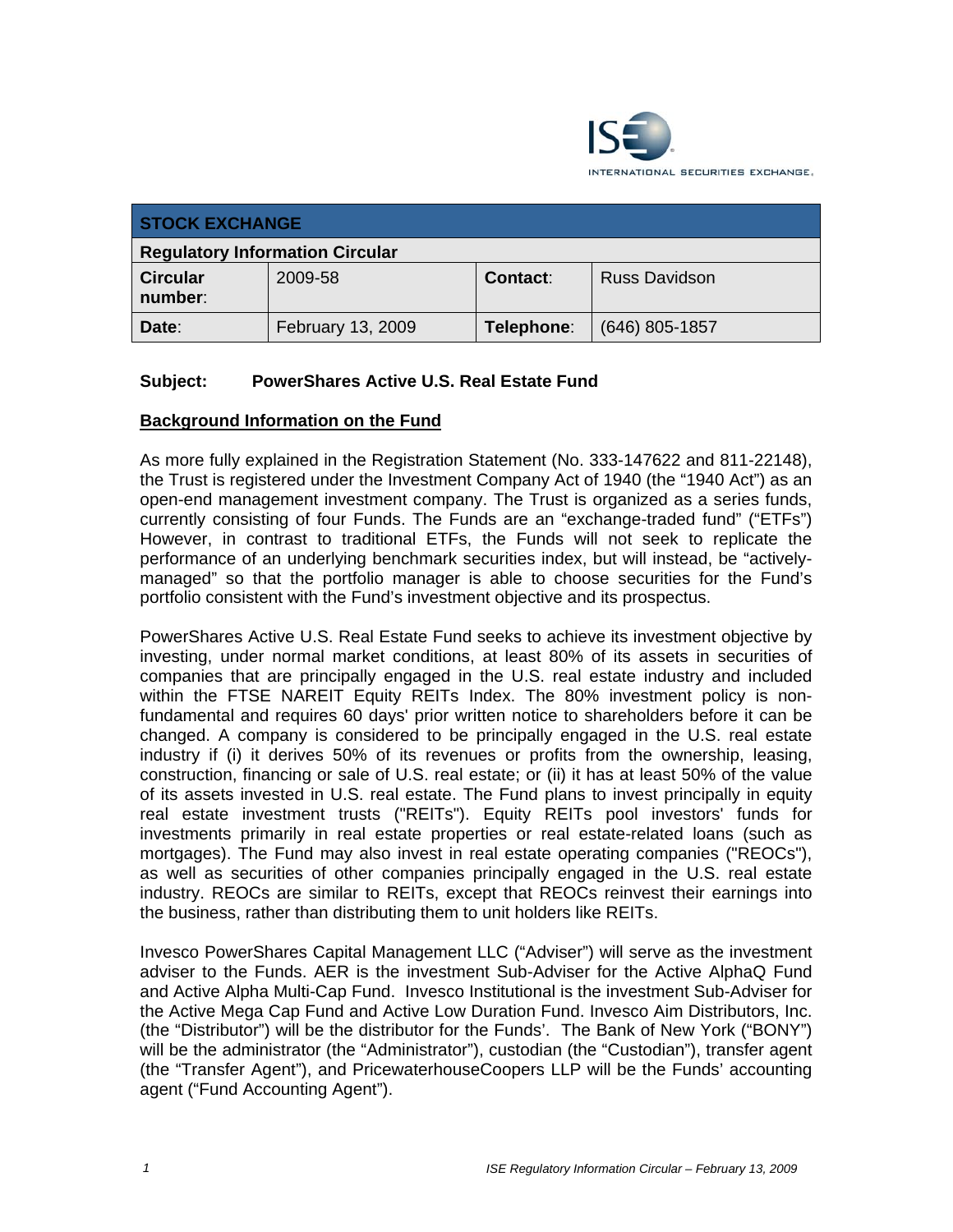As described more fully in the Trust's Prospectus and Statement of Additional Information ("SAI"), the Fund issues and redeems Shares at their net asset value ("NAV") only in large blocks of 50,000 Shares (each block of 50,000 Shares called a "Creation Unit"), in exchange for cash (the "Cash Payment"). Shares of the Fund will trade at market prices that may differ from the NAV. Shares of the Fund are redeemable only in Creation Units in exchange for cash. Except when aggregated in Creation Units, the Shares may not be redeemed with the Trust.

The Trust's registration statement describes the various fees and expenses for the Funds' Shares. For a more complete description of the Fund and the Index, visit www.powershares.com.

### **Disclosure of Portfolio Holdings**

Unlike traditional ETFs that are not required to provide daily portfolio disclosure, the Funds will prior to the opening each business day, make publicly available on their website, w ww.poweshares.com, a file of all the portfolio securities and other assets held by each Fund and the quantities thereof, as of the close of business on the prior business day, reflecting all securities bought and sold on such prior business day. This information will be available to investors and market participants accessing the Funds' website and will form the basis for each Funds calculation of NAV as of the close of regular trading on the Exchange's Core Trading Session (normally 4:00 p.m. Eastern Time).

# **Portfolio Indicative Value**

NYSE Arca will disseminate, at least every 15 seconds, through the facilities of the Consolidated Tape Association, an estimated value for the Fund's on a per-Share basis (the "Portfolio Indicative Value"). The Portfolio Indicative Value is designed to provide investors with a reference value which can be used in connection with other related market information.

The NYSE Arca does not guarantee the accuracy or completeness of the Portfolio Indicative Value. The Portfolio Indicative Value is determined by dividing the "Estimated Fund Value" as of the time of the calculation by the total Shares outstanding. "Estimated Fund Value" is the sum of the estimated amount of cash held in the Fund's portfolio, the estimated value of the securities held in the Fund's portfolio and the estimated amount of accrued interest, minus the estimated amount of liabilities.

The Portfolio Indicative Value on a per-Share basis disseminated should not be viewed as a real time update of the NAV, which is calculated only once a day.

# **Other Information about the Fund**

Dividends from net investment income, if any, are declared and paid quarterly by the Fund. Distributions of net realized securities gains, if any, generally are declared and paid once a year, but the Trust may make distributions on a more frequent basis. The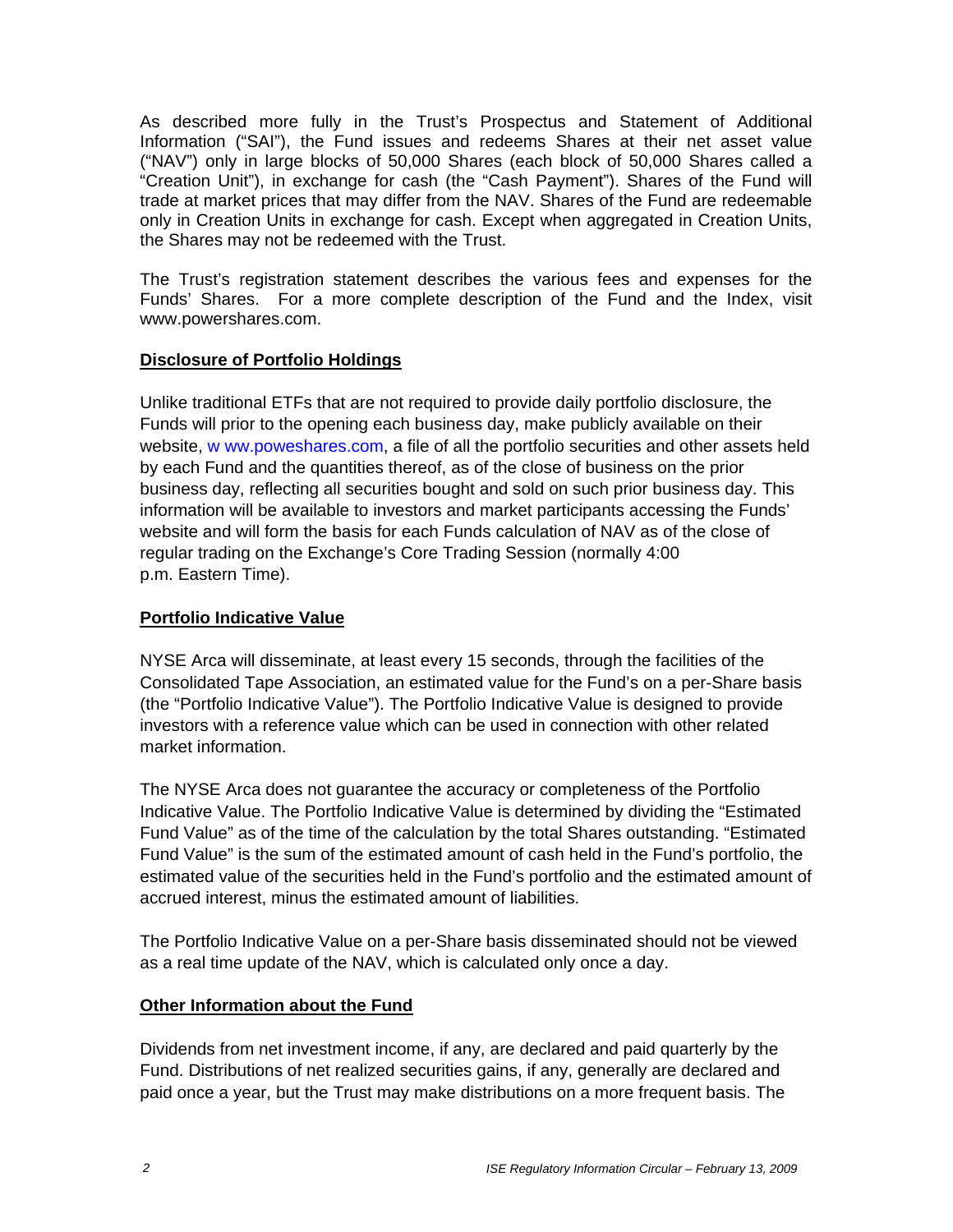Trust reserves the right to declare special distributions if, in its reasonable discretion, such action is necessary or advisable to preserve the status of the Fund as a RIC or to avoid imposition of income or excise taxes on undistributed income.

The Depository Trust Company ("DTC") will serve as securities depository for the Shares, which may be held only in book-entry form; stock certificates will not be issued. DTC, or its nominee, is the record or registered owner of all outstanding Shares.

BONY calculates the Fund's NAV at the close of regular trading (normally 4:00 p.m., Eastern time) every day the NYSE is open. NAV is calculated by deducting all of the Fund's liabilities from the total value of its assets and dividing the result by the number of Shares outstanding, rounding to the nearest cent. All valuations are subject to review by the Trust's Board of Trustees or its delegate. The NAV is available from the Trust.

#### **Purchases and Redemptions in Creation Unit Size**

Equity Electronic Access Members ("Equity EAMs") are hereby informed that procedures for purchases and redemptions of Shares in Creation Units are described in the Trust's Prospectus and SAI and that Shares are not individually redeemable but are redeemable only in Creation Unit aggregations or multiples thereof.

The Trust's Prospectus and SAI describe additional procedures and requirements that apply to the creation and redemption of Shares.

#### **Principal Risks**

Interested persons are referred to the Trust's Prospectus for a completed description of risks associated with an investment in the Shares. As noted in the Prospectus, the Shares may trade at market prices that may differ from their NAV. The NAV of the Shares will fluctuate with changes in the market value of the Fund's holdings. The market prices of the Shares will fluctuate in accordance with changes in NAV as well as the supply and demand for the Shares.

### **Exchange Rules Applicable to Trading in the Shares**

The Shares are considered equity securities, thus rendering trading in the Shares subject to the Exchange's existing rules governing the trading of equity securities.

### **Trading Hours**

Trading in the shares on ISE is on a UTP basis and is subject to ISE equity trading rules. The shares will trade from 8:00 a.m. until 8:00 p.m. Eastern Time. Equity EAMs trading the shares during the Extended Market Sessions are exposed to the risk of the lack of the calculation or dissemination of underlying index value or intraday indicative value ("IIV"). For certain derivative securities products, an updated underlying index value or IIV may not be calculated or publicly disseminated in the Extended Market hours. Since the underlying index value and IIV are not calculated or widely disseminated during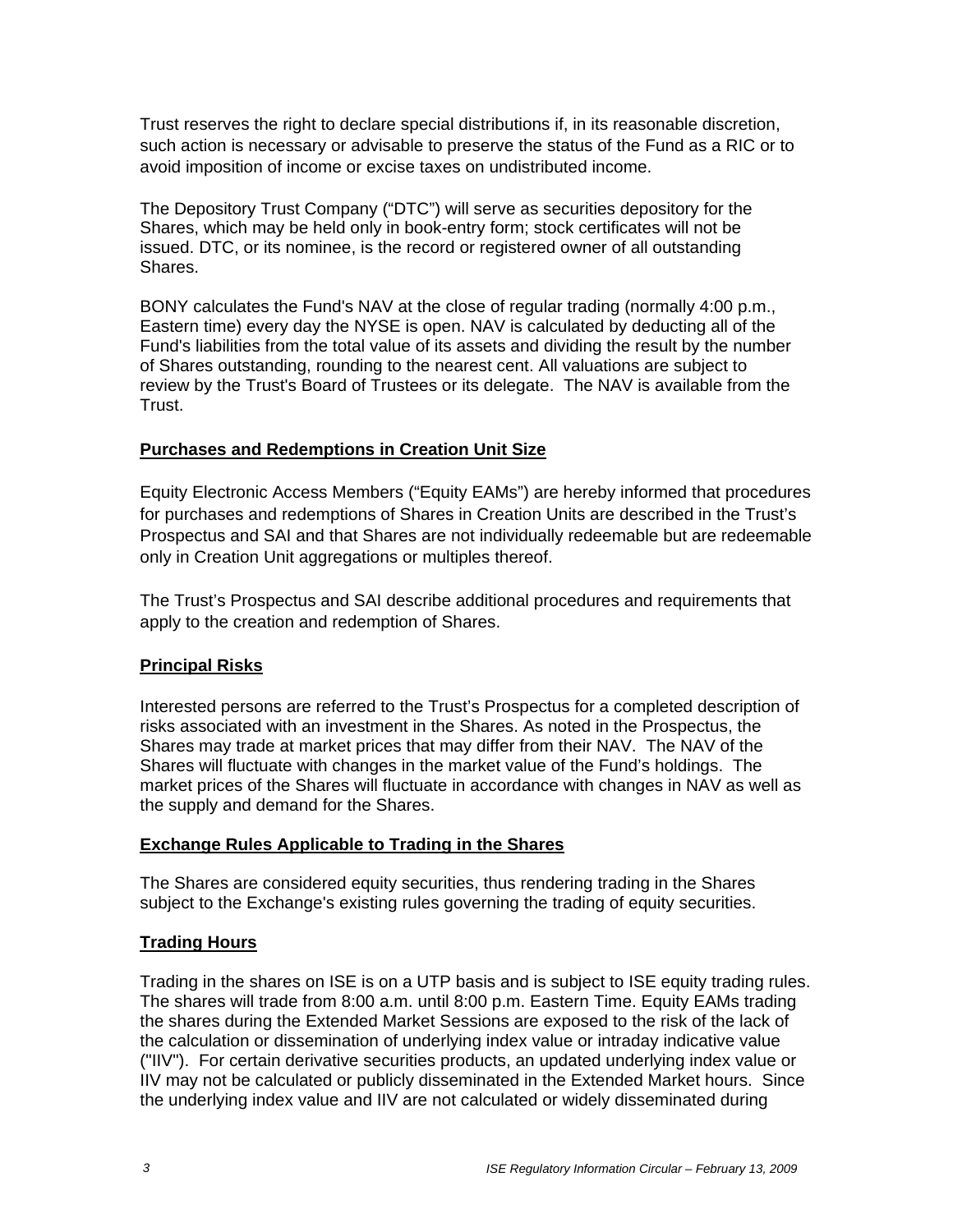Extended Market hours, an investor who is unable to calculate implied values for certain derivative securities products during Extended Market hours may be at a disadvantage to market professionals.

### **Trading Halts**

ISE will halt trading in the Shares of a Trust in accordance with ISE Rule 2101(a)(2)(iii). The grounds for a halt under this Rule include a halt by the primary market because it stops trading the Shares and/or a halt because dissemination of the IIV or applicable currency spot price has ceased, or a halt for other regulatory reasons. In addition, ISE will stop trading the Shares of a Trust if the primary market de-lists the Shares.

### **Delivery of a Prospectus**

Pursuant to federal securities laws, investors purchasing Shares must receive a prospectus prior to or concurrently with the confirmation of a transaction. Investors purchasing Shares directly from the Fund (by delivery of the Deposit Amount) must also receive a prospectus.

Prospectuses may be obtained through the Distributor or on the Fund's website. The Prospectus does not contain all of the information set forth in the registration statement (including the exhibits to the registration statement), parts of which have been omitted in accordance with the rules and regulations of the SEC. For further information about the Fund, please refer to the Trust's registration statement.

### **Exemptive, Interpretive and No-Action Relief Under Federal Securities Regulations**

The Commission has issued a letter dated April 4, 2008 (the "No-Action Letter") granting exemptive or no-action relief from certain rules under the Securities Exchange Act of 1934 for the Shares.

# **Regulation M Exemptions**

Under the No-Action Letter, the Fund is exempted from Rule 101 pursuant to paragraph (c)(4) of Rule 101, permitting persons who may be deemed to be participating in a distribution of the Shares to bid for or purchase Shares during their participation in such distribution. The Fund is exempted under Rule 102(d)(4), permitting a Fund to redeem Shares during the continuous offering of Shares.

### **Rule 10b-17 (Untimely Announcement of Record Dates)**

The SEC has granted an exemption from the requirements of Rule 10b-17 that will cover transactions in the Shares.

# **Section 11(d)(1); Rule 11d1-2 (Customer Margin)**

The SEC has taken a no-action position under Section 11(d)(1) that will permit brokerdealers that do not create Shares but engage in both proprietary and customer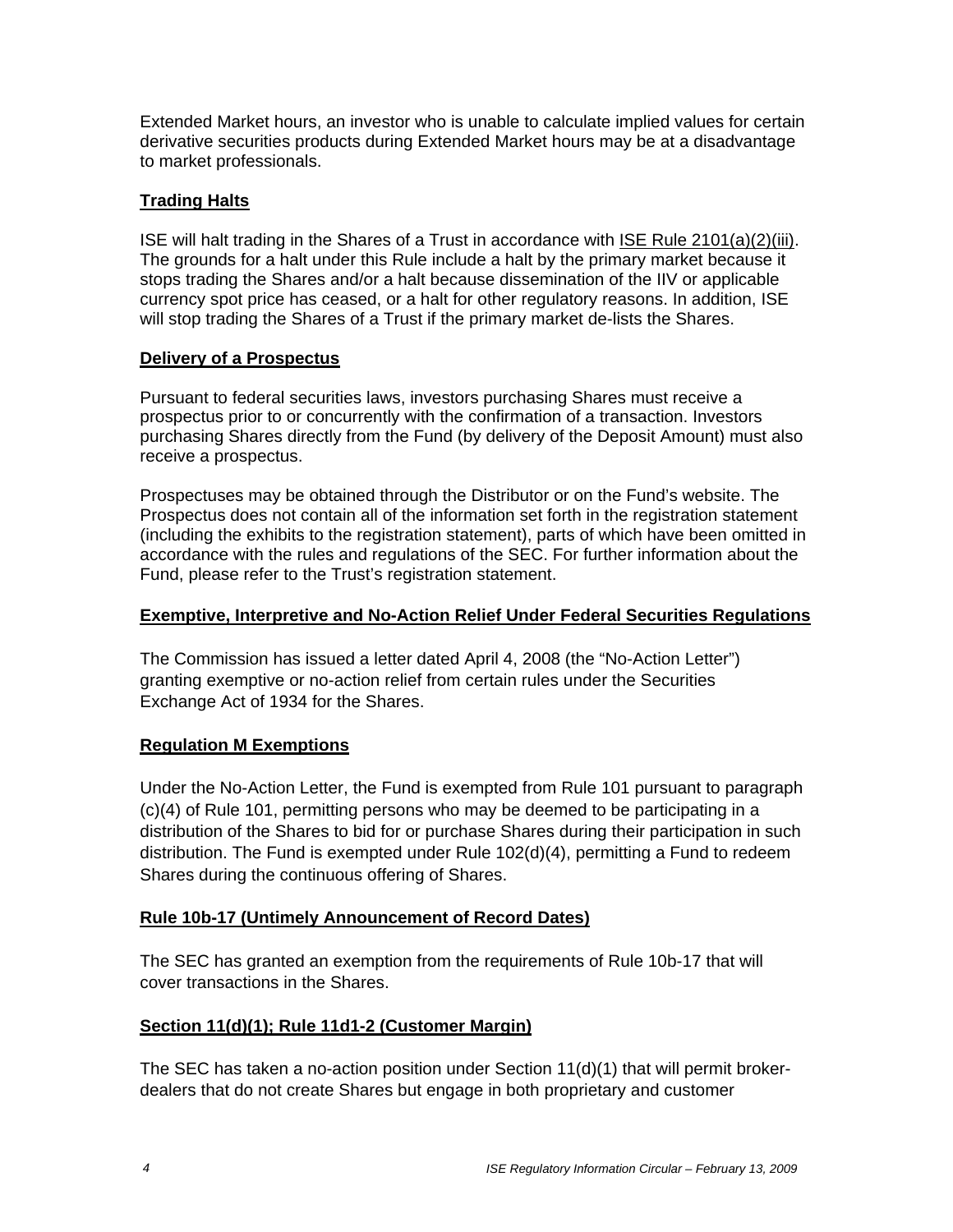transactions in such Shares exclusively in the secondary market to extend or maintain or arrange for the extension or maintenance of credit on the Shares, in connection with such secondary market transactions. For broker-dealers that engage in the creation of Shares, the SEC has also taken a no-action position under Rule 11d1-2 that will cover the extension or maintenance or the arrangement for the extension or maintenance of credit on the Shares that have been owned by the persons to whom credit is provided for more than 30 days.

### **Rule 15c1-5 and 15c1-6 (Disclosure of Control and Interest in Distributions)**

The SEC has taken a no-action position under Rule 15c1-5 that will permit a brokerdealer to execute transactions in Shares without disclosing any control relationship with an issuer of a component security. In addition, the SEC has taken a no-action position under Rule 15c1-6 that will permit a broker dealer to execute transactions in the Shares without disclosing its participation or interest in a primary or secondary distribution of a component security.

Equity EAMs are referred to the full text of the No-Action Letter for additional information.

**This Regulatory Information Circular is not a statutory Prospectus. Equity EAMs should consult the Trust's Registration Statement, SAI, Prospectus and the Fund's website for relevant information.**